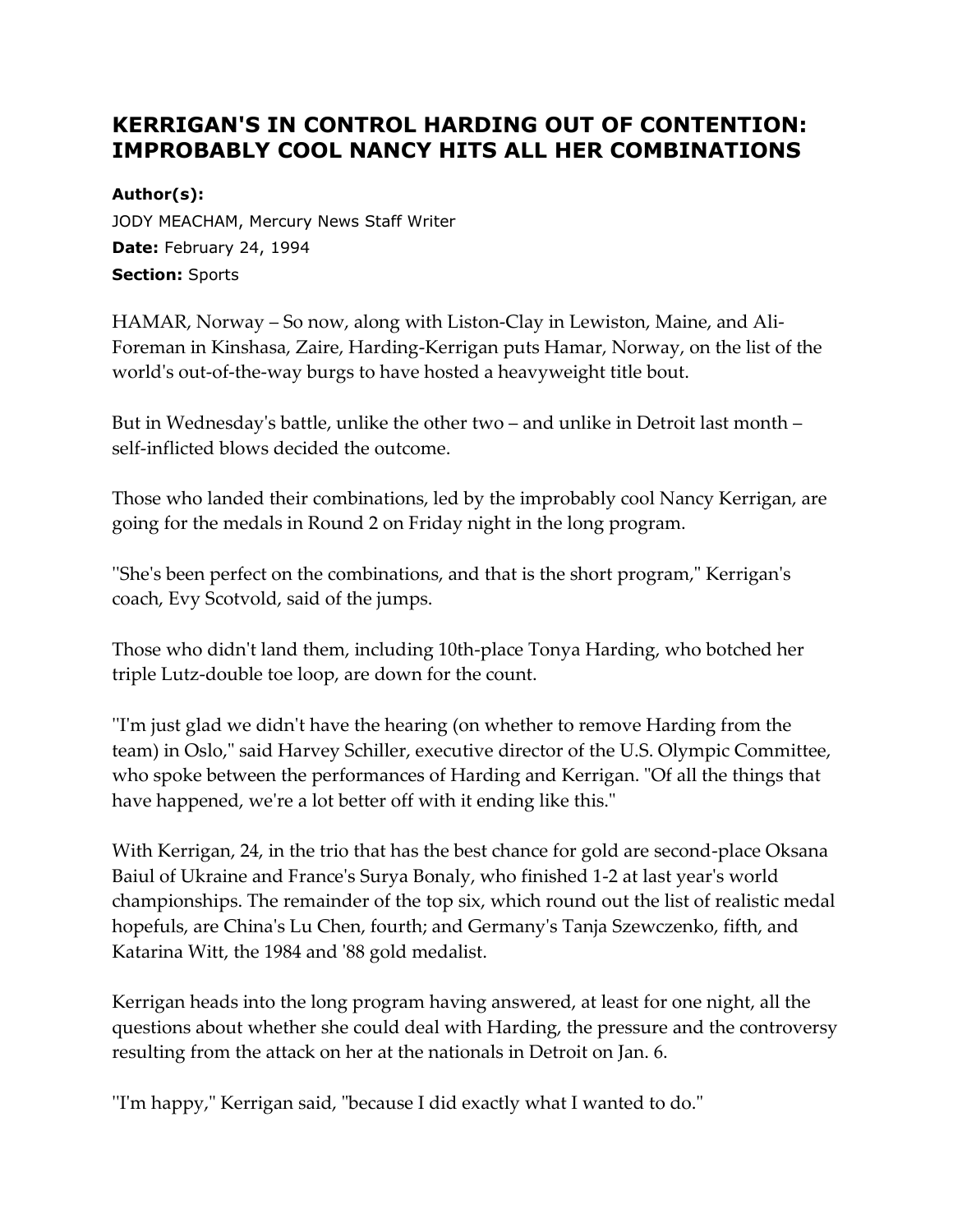## **Problem with long program**

But Friday night's free skate program, which is 90 seconds longer than the short and packed with at least twice as many jumps, has been the killer of Kerrigan's career. She hasn't done a clean one in competition since at least before the 1992 national championships.

A bad long program cost her a silver medal at the Albertville Olympics. Just 11 months ago, Kerrigan came out of the world championship short program in first place only to fall, and fall apart in the long, ranking ninth for the program and fifth overall.

But that was another time and another skater, a buoyant Kerrigan said after Wednesday's skate to "Desperate Love," which was composed by her choreographer, Mark Militano.

### **'Never been so confident'**

''Last year, I guess being famous was all new to me just to begin with," she said. "I was doing speeches, a couple of commercials and things. I think I'm a lot more used to all that now.

''I've never been so confident and so ready to do a long."

Tension, and perhaps the ironic choice of music – "Much Ado About Nothing" - haunted Harding's program from the outset.

Warming up in the second group of five skaters, she was shaky on her first try at the triple Lutz that initiates her combination and couldn't do the double toe on the end. After consulting at the rail with her coach, Diane Rawlinson, she went at it again only to fall. She failed on both subsequent warm-up attempts. When it came her turn to skate, Harding, 23, glided onto the ice with her hands apparently clasped in prayer, then shook her fist.

### **Problems from the start**

The combination was first up in her program, but she stepped out of the landing on the Lutz, and then stepped over to her other skate. By definition that means the double toe that followed was no longer part of a combination jump, which is a required element of